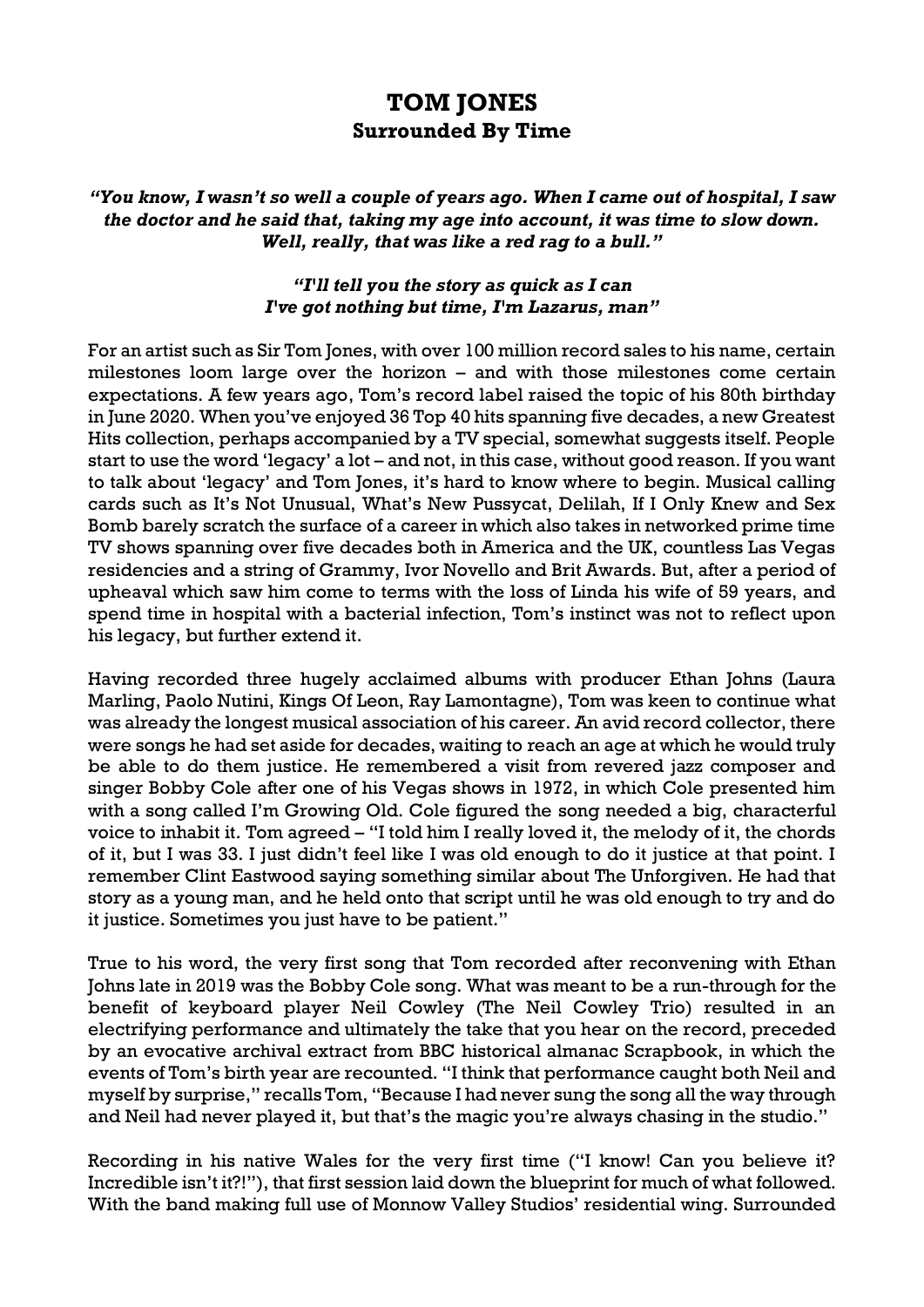By Time took shape not just when the red light was on, but over breakfast discussions and walks around the surrounding countryside. It was by no means the only song that Tom had been sitting on for decades, waiting for the right moment. Forty-four years after hearing it for the first time, Tom felt finally able to tackle Bob Dylan's One More Cup Of Coffee in the way he had always imagined it, bringing the correct blend of bitter experience and careworn playfulness to the scenario set out in the song. "Years ago," he smiles, "I was a bit of a tearaway. I would find myself in places where I shouldn't be, with people I shouldn't be with. But for me now, all these years later, when I hear the line about going down to the valley below, I don't just think about the reality of going too far, but also the hangover. I can't be that person any more but I start singing that song, and I'm right back there."

Another song that Tom had stored away in his memory, awaiting its moment was Tony Joe White's deeply prescient ecological lament Ol' Mother Earth. Tom: "For a lot of people, Tony is synonymous with [1969 hit] Polk Salad Annie, but he wrote so many great songs. And he was a really deep thinker. I once spent an entire night with him in Toronto, just talking about songs. But this one, from the very first line – 'Mother Earth, they've made so many scars upon your face…' – it grabs you from the very start."

For Tom Jones and Ethan Johns, the first question to ask about any song when figuring out its suitability for an album is always the same. What does it require in the here and now? Once again, the answer was one at which Tom arrived by digging deep into a lifetime spent listening closely to other singers. As a teenager, among the first records he bought from Freddie Fay's music shop in Pontypridd were 78s by Hank Williams, whose Luke The Drifter alter ego would elect to speak rather than sing his songs. It was this approach which Tom remembered when the time came to record Ol' Mother Earth. As the foreboding undercurrents of the lyric are teased out in a brooding ensemble performance, Tom handles the vocal like a seasoned actor, trying to make sense of the senseless devastation portended by Tony Joe White's original lyric.

It was a technique to which Tom returned for the first single to be released from Surrounded By Time, Talking Reality Television Blues. Even in Tom's storied career, this track marked a foray into hitherto uncharted territory. Over six and a half minutes, this modern parable addresses the pernicious effect of reality television on the reality it purports to represent. *"But one after the another we pretended not to act/As we hurdled ever forward towards alternative facts,"* intones Tom, *"Then a show called The Apprentice came on and pretty soon/An old man with a comb-over had sold us the moon."*

Perhaps to get the full measure of Tom and Ethan Johns' achievement at such moments, it's sometimes instructive to go back and listen to the original versions of the songs interpreted on Surrounded By Time – and Talking Reality Television Blues is a case in point. Transformed in part by a mesmerizing blues guitar motif and the attendant menace of some virtuoso drumming courtesy of Jeremy Stacey, Tom brings to the song the air of a man who, by this point, has truly seen it all now. And perhaps not without good reason, "Well, you see," he explains, "I remembered Donald Trump from way back in the 80s when he used to come to my shows in Atlantic City. He was always talking about 'chicks'… always bullshitting about how successful he was, even when he was in decline and they were closing his Taj Mahal [casino and hotel]. He was going downhill fast, but then, of course, he got The Apprentice gig and that was what set him on his path to The White House. That's what reality television did. But of course, there's nothing real about it at all."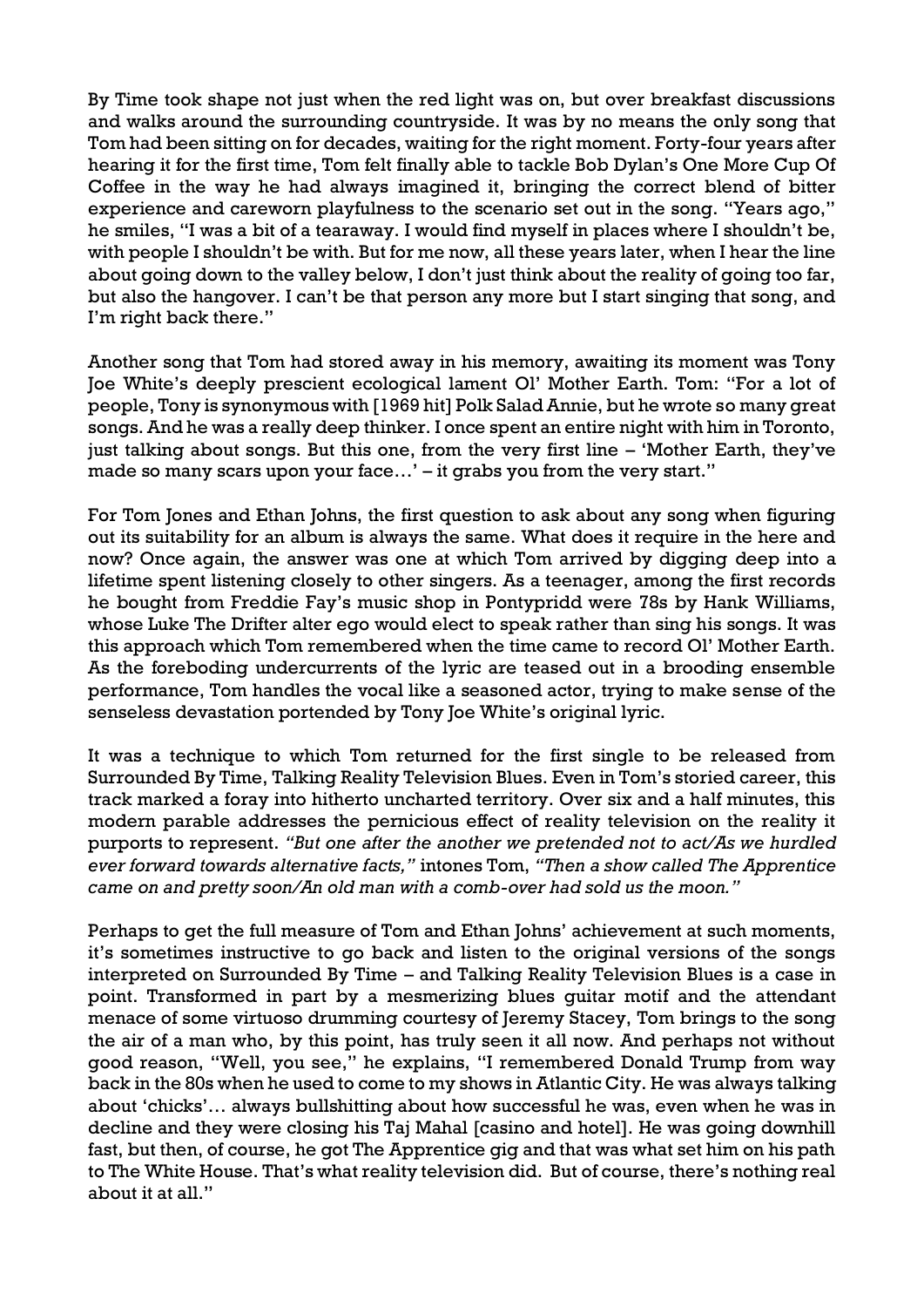Further mining inspiration from the American folk-blues canon, the second single from Surrounded By Time saw Tom and Ethan take a little-known song by pioneering songwriter/activist Malvina Reynolds and hotwire new life into it with a sizzling electric sitar display and an incendiary vocal performance from Tom himself. "Sometimes," elaborates Tom, "you can see a glimmer of something in a song that hasn't quite revealed itself. I saw a clip of [Malvina Reynolds] doing this song with Pete Seeger and a bunch of other people, and it was great, but I thought that it needed a measure of aggression for what's happening now, in this social media age, with people trying to get you to think this and that. And I notice that young people get it in the neck from all directions, which is unfair given that they're inheriting the mess we've made of things. So once you throw all those elements into the mix, it was bound to kick off!"

Here and elsewhere, perhaps the question that determined the shape and feel of Surrounded By Time was this: what if this were to be Tom Jones' final album? "I hope I get to make several more," he adds, "But at this point, you really have to make it count." That goes some way to explaining song selections that draw from the entirety of Tom's story. For Pop Star, Tom recast the slightly ironic intent of Cat Stevens' original lyric with Tom's own recollections of early success: the intoxicating headrush of "first fame": "There's an excitement in that song that I did feel at the time It's Not Unusual came out. Of course, there's another side of it too. They wanted [Cat Stevens] to be more poppy than he was. So it was sarcastic too, the way he wrote it. But that's not how I hear it. I just hear excitement at the beginning of your career." The kaleidoscopic quality of those early memories, propelled within the space of a few years from Pontypridd to the orbit of childhood heroes such as Elvis Presley, Little Richard and Ray Charles, also informed Tom's version of Windmills Of Your Mind, a standard which, incredibly, he had never previously recorded.

Other songs, meanwhile, were informed by recent events in Tom's life, in particular the contemporary gospel intimacies of the album's opening song I Won't Crumble With You If You Fall. Originally written by Bernice Johnson Reagon, acclaimed social activist and founder member of Sweet Honey In The Rock, the song assumed a new significance for Tom as he and his wife Linda came to terms with her illness. "I was on the road, when I got the call to tell me that things have really taken a turn for the worse, so I rushed back to spend whatever time was left with her. I said, 'Look Linda, I really don't know what I'm going to do. I don't see life after this. She knew was dying, but she was the calmest person in the room. I said to her, 'I don't even know whether I'm going to be able to sing, because songs are sticking in my throat.' And she said, 'You must promise me that you will. Think of the good times. Don't think of what's happening right now.' So really, the message of the song is me keeping my promise to her."

On what is almost certainly Tom Jones' most personal collection to date, two songs in particular seem to draw deepest of all from decades of experience. The Waterboys' Mike Scott was just 26 when his group recorded the song This Is The Sea. But, like all living things, the best songs grow and assume new shapes and textures over time. And something undeniably powerful takes hold when Tom Jones rides a tidal swell of gospel organ and acoustic guitar to dispense words of redemption to his subject: *"Now I hear there's a train/It's coming on down the line/It's yours if you hurry/You've got still enough time/And you don't need no ticket/And you don't pay no fee/No you don't need no ticket."*  Recalling the session which yielded this hair-raising performance, Tom says, "What you hear on that is the entire band in the room, just in the moment. And it doesn't get any